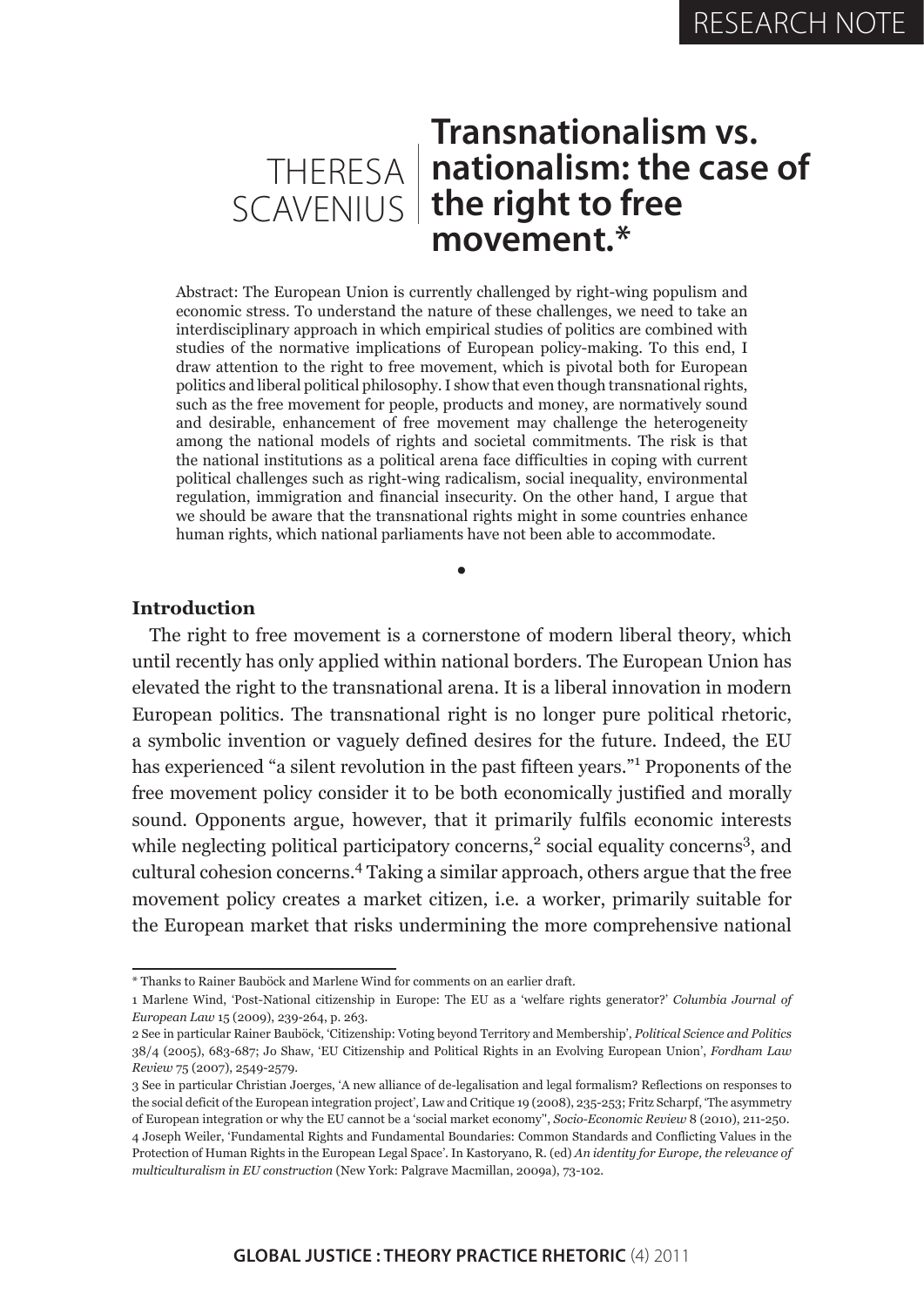citizenship that can guarantee substantial social rights.<sup>5</sup>

Besides the discussion on market versus social citizenship, attention should be drawn to the possible discrepancies between the thick national communities and the thin transnational community. In the following remarks, I suggest that it is important to connect the two discussions. Currently, new right-wing parties with strong anti-immigrant and anti-Europe policies have increased their electoral support in national and European parliamentary elections.<sup>6</sup> The political explanations for the electoral success of the Front National in France, the British National Party in Britain, the *Austrian Freedom Party* in Austria, *Lega Nord* in Italy, *Jobbik* in Hungary, *The Democrats of Sweden* in Sweden, the *Danish People's Party* in Denmark, the *Party for Freedom* in Holland and more recently *True Finns* in Finland are multi-causal and complex. Nonetheless, this development in voter behaviour reflects a general increase in scepticism and distrust of EU institutions and policy, according to recent Eurobarometer polls.<sup>7</sup> Furthermore, the support for the perceived benefits of European membership is decreasing.<sup>8</sup>

It is paradoxical that while the European Union becomes freer and more open, the European people are growing more EU-sceptical. However, integrating the two discussions on free movement and national societal models may help explain the increase in anti-immigration and anti-European attitudes. This article proposes that the free movement policy may be considered as a part of a larger package of market-constitutive policies that aim at integrating and harmonising the European markets. While these policies are often considered as economically sound, they may lack, in democratic terms, a political explanation of how the policy benefits local communities. Following Chantal Mouffe's terminology, we may explain why European citizens are electing right-wing candidates by pointing to "the current inability to grasp the nature and cause of the new phenomenon of right-wing populism spreading throughout Europe" due to "the inability to understand what politics is".<sup>9</sup> This explanation rests on the idea that politics is different from economy, morality and law. Following Mouffe, the electoral success of radical right-wing parties can be construed as a reaction to the treatment of vital political questions, addressing them not as political, but as economic, moral

<sup>5</sup> T. H. Marshall, "Citizenship and Social Class", in: T. H. Marshall and Tom Bottomore, *Citizenship and Social Class* (London: Pluto Press, 1950), 3-54; Nic N. Shuibhne, 'The Resilience of EU Market Citizenship', *Common Market Law Review* 47 (2010), 1597-1628.

<sup>6</sup> M. Guibernau, 'Migration and the rise of the radical right', *Policy Network* (2010), 1-19, p. 2.

<sup>7</sup> Eurobarometer, *Eurobarometer: 73 Public Opinion in the European Union. First Results* (2010), 1-43, p. 15. 8 *Ibid*., p. 11.

<sup>9</sup> Chantal Mouffe, *Politics and Passions: the stakes of democracy* (London: Centre for the Study of Democracy, 2002), 1-24, p. 5-6. By endorsing Mouffe's concept of politics, I am not defending her constructivist epistemological and ontological presumptions.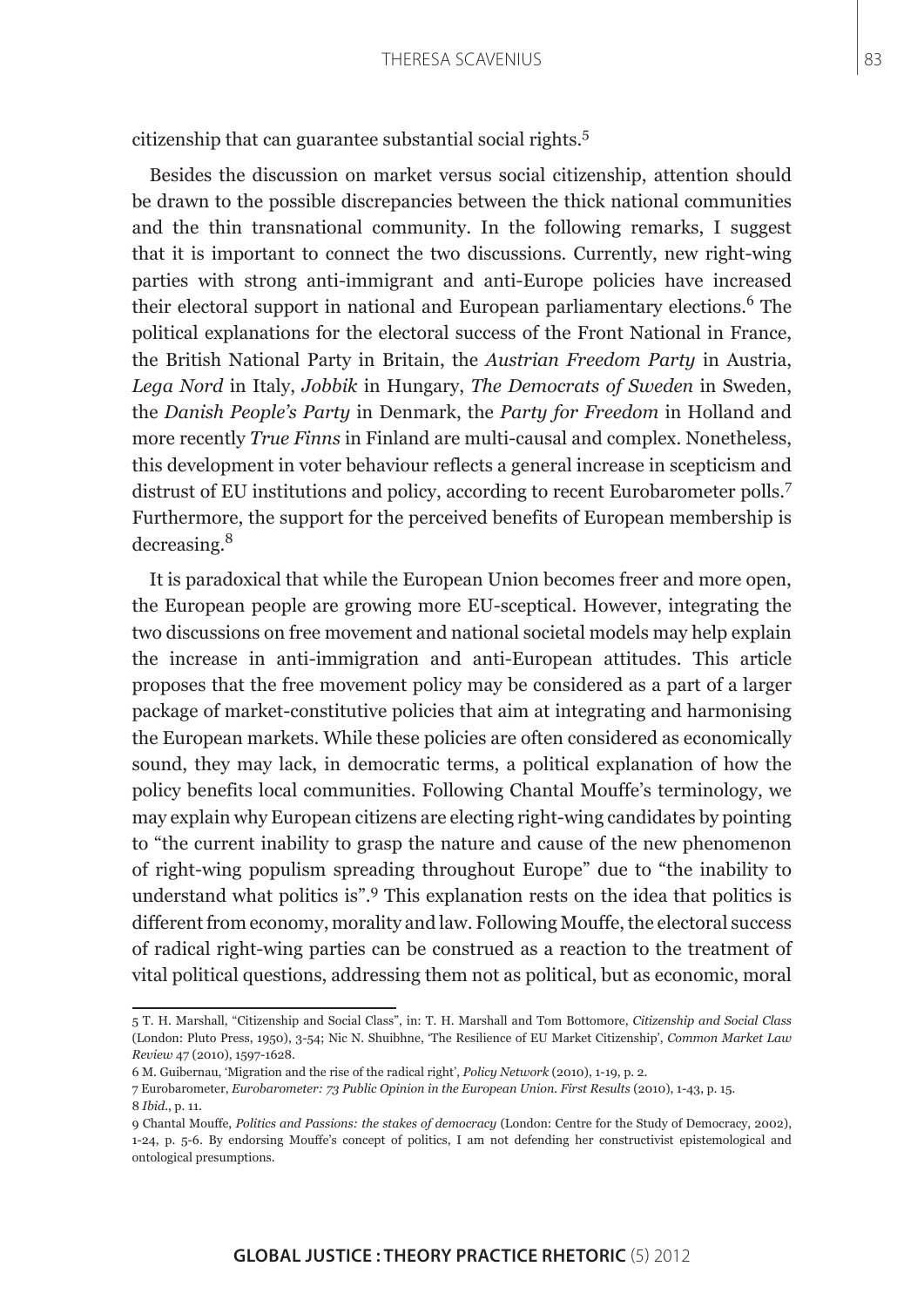or juridical issues. To prevent growing political alienation from the mainstream parties, the moral and economic arguments should be supplemented with political arguments, addressing how, for example, the free movement policy is consistent with other policy objectives and how ordinary people or peripheral regions benefit from the policy.

Fritz Scharpf argues similarly that there is a current trend away from political justifications of politics. According to this view, the economic institution, the European Central Bank (ECB), and the juridical institution, the European Court of Justice (ECJ), dominate European policy-making. Furthermore, the political intergovernmental politics within the EU has been ruled in the last two-three decades by market-constitutive, or what some pronounce more critically as neoliberal, policies.<sup>10</sup> Scharpf defines non-political policy as the policy that endorses market-based solutions to political challenges, and understands the ECJ case law as policy that favours juridical policy-solutions to political challenges.<sup>11</sup> Despite the great differences in justification and understandings between Mouffe and Scharpf, they agree that the current challenge comprises non-politicised policies. Mouffe draws attention to the risk of political alienation in radical groups, and Scharpf to (1) the risk that the traditional political policy-making institutions, such as the parliaments, lose their status as the leading institutional arena for policy solutions, and (2) the risk that market-constitutive policies crowd out traditional political problem-solving capacities. With this in mind, it is worth noticing that the quality of democracy in the European member states, according to recent survey scores, is deteriorating.<sup>12</sup> In several member states, the national political processes have neither the power nor the will to guarantee the citizens' civil, political and social rights, as stipulated in the European Charter. Decline in democratic quality may, so conceived, be an indicator of what Scharpf understands as decline in traditional political problem-solving capacities.

The discussion proceeds as follows. By drawing attention to the right to free movement within the EU, I first outline two normative arguments for the free movement policy. Second, the freedom to move across national borders is considered in relation to the different societal models in the member states, and the possible tensions between national concerns and transnational rights are discussed. Third, I suggest that whereas transnational rights represent an expansion of the EU citizens' social rights, which to some extent outmatches the social protection offered at the national level, fulfilment of the extended social

<sup>10</sup> Fritz Scharpf, The 'Joint-Decision Trap Revisited', *Journal of Common Market Studies* 44/4 (2006), 845-864, p. 853. 11 Notice that neo-liberalism differs from classic liberalism and laissez-faire. For a further discussion, see Bruno Amable, 'Morals and politics in the ideology of neo-liberalism'. *Socio-Economic Review* 9 (2011), 3-30, p. 10.

<sup>12</sup> Economist Intelligence Unit (EIU), *Democracy index, 2010: Democracy in retreat. A report from the Economist Intelligence Unit* (London: Economist Intelligence Unit, 2011).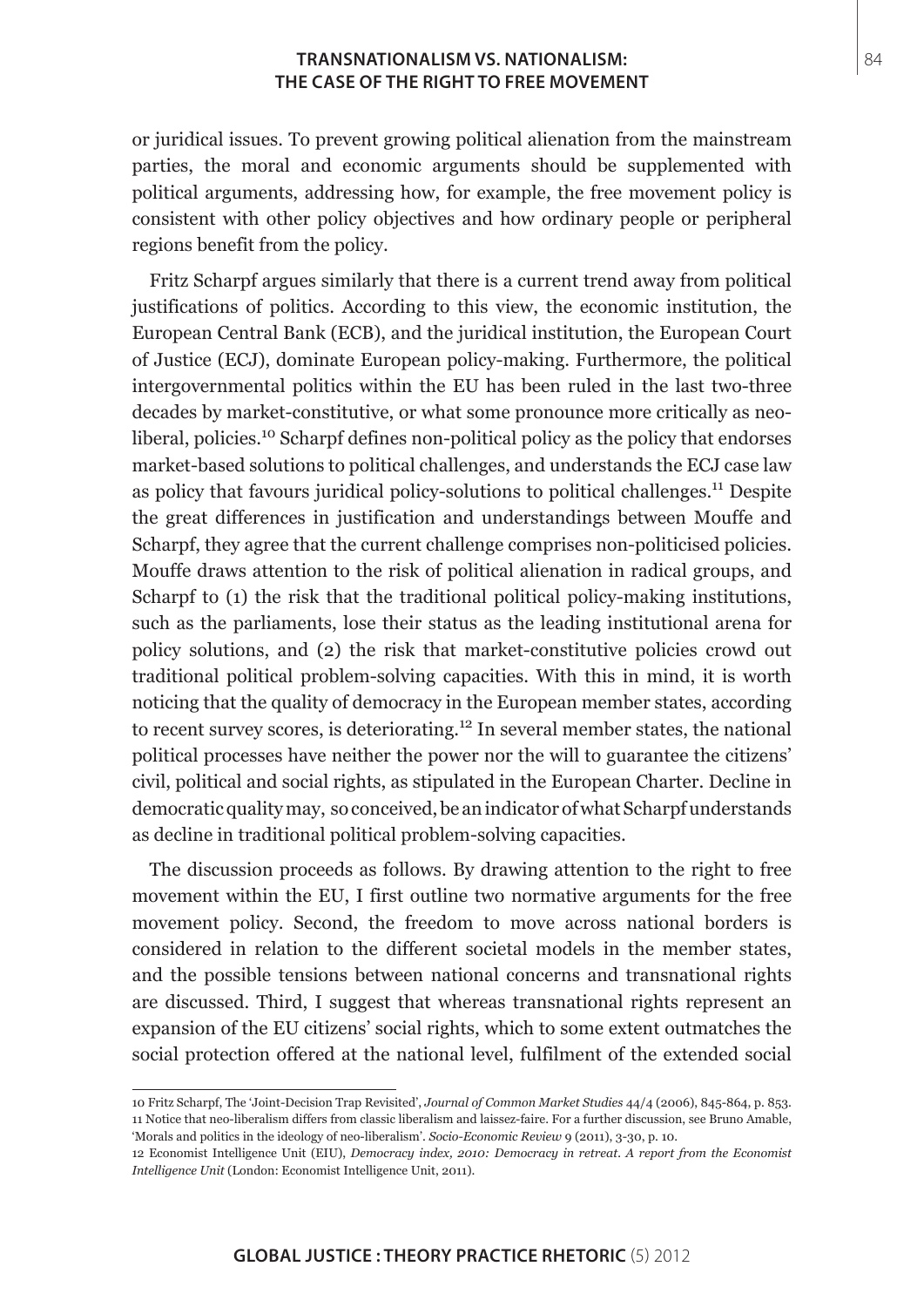protection requires a societal model with a thick institutional capacity and the political willingness to do so. Note that the main purpose of this discussion is to propose a way of thinking about the normative implications of European policymaking, with the focus on the right to free movement. My purpose is to highlight new questions that come into view from an interdisciplinary perspective.

# **Normative justifications of the right to free movement**

Having introduced the tensions between transnational rights and national societal models, let us now consider the rights to free movement more deeply.<sup>13</sup> The right to free movement is a cornerstone of modern liberal theory. Nonetheless, the free movement policy has been criticised. Opponents argue that it primarily fulfils economic interests while neglecting political participatory concerns,<sup>14</sup> social equality concerns<sup>15</sup>, and cultural cohesion concerns.<sup>16</sup>

The purpose of this section is to discuss to what extent the free movement policy as it is stipulated in the Lisbon Treaty and the Citizenship Directive (2004/38/ EC) constitutes a fundamental right or an attractive ideal that does not qualify as a fundamental right. Two normative arguments can be distinguished. First, the impermissibility of restricting people's right to free movement can be justified by the respect for individual autonomy and human dignity. As Bauböck has argued recently, to confine one's movement is not only bad because of the opportunities one thereby misses elsewhere, but also because it is experienced as a constraint on freedom itself.17 This argument is grounded in a rationale in which certain rights are implied in the person's intrinsic moral status as a human being. There is, so conceived, a conceptual link between the free movement principle and the respect for individuals. Second, the impermissibility of restricting people's right to free movement can be justified by its consequences for an individual's opportunity to enjoy other political, civil or social rights. If people are not guaranteed the right to free movement, their freedom to choose personal life projects may be seriously infringed. This argument is grounded in an instrumental rationale, in which the right to free movement is not valuable in and by itself, but achieves its normative significance by constituting a necessary precondition for the fulfilment of other instrumentally or intrinsically valuable rights.

The endorsement of the intrinsic or the instrumental understanding of the right to free movement has implications for what rights within the EU should be given normative priority. Those who assume that the right to free movement is

<sup>13</sup> The European Charter is a pertinent part of the transnational rights within the EU. In this article I set discussions of the European Charter aside.

<sup>14</sup> Bauböck (2005); Shaw (2007).

<sup>15</sup> Joerges (2008); Scharpf (2010).

<sup>16</sup> Weiler (2009a).

<sup>17</sup> Rainer Bauböck, 'Global Justice, Freedom of Movement and Democratic Citizenship', *European Journal of Sociology*, 50 /1 (2009), 1–31, p. 7.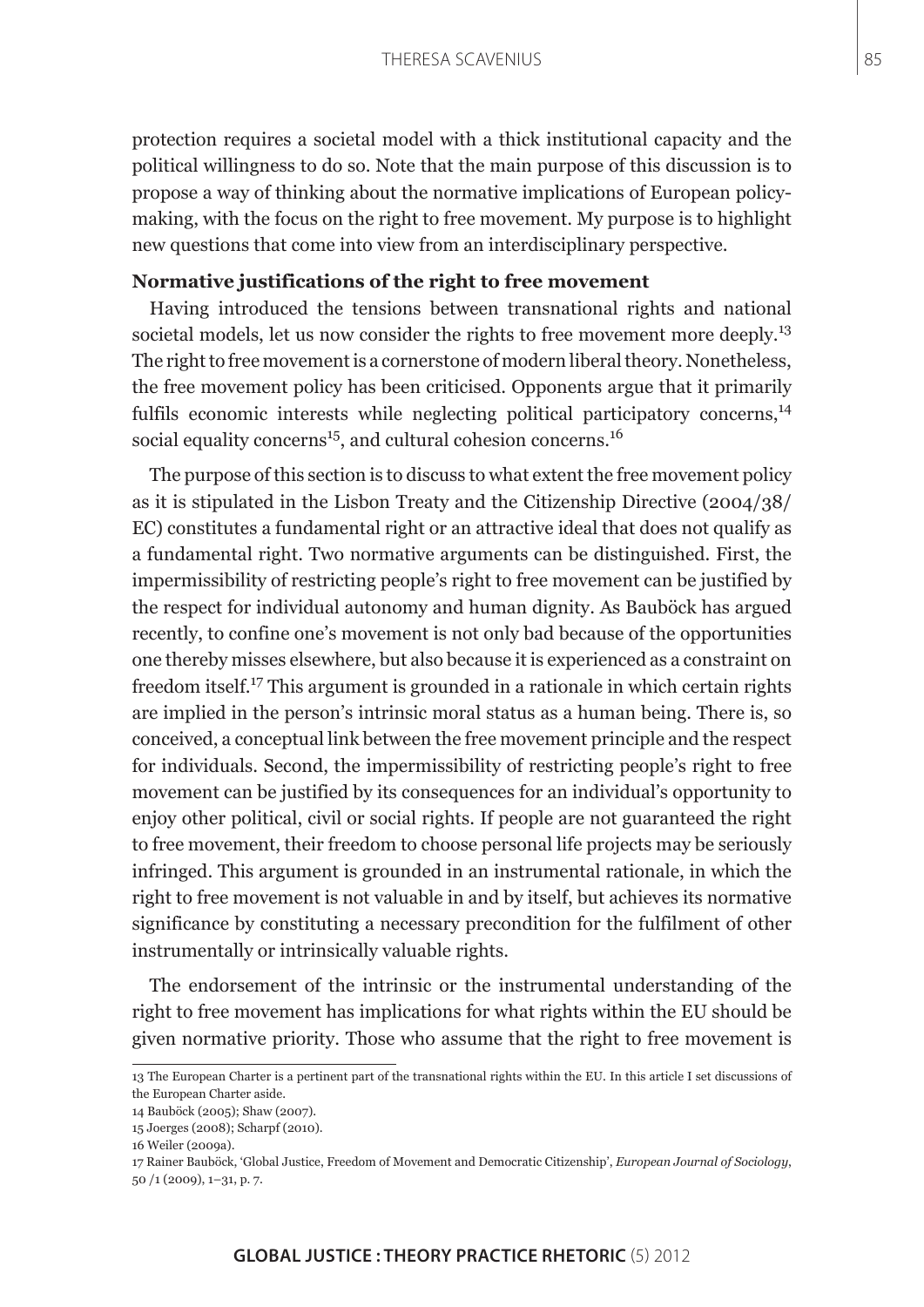an intrinsic value accept that it is given priority over other, for instance, national and social equality concerns. On the other hand, those who assume that it has an instrumental value in the fulfilment of other basic rights may reject its normative supremacy. Following the latter argument, there may be other and better ways to empower people's autonomy, such as (1) full political participation in national elections<sup>18</sup>; (2) the welfare state, social policies and positive rights<sup>19</sup>, and (3) social and cultural cohesion at the national level.<sup>20</sup>

It is worth pointing out that disagreements about the right to free movement are not a reflection of disputes about the extent to which human dignity and personal autonomy are morally justified values. The reasons for political participation and social cohesion are anchored in the same normative ideas as those to which advocates of the right to free movement point. Accordingly, both proponents and opponents of the right to free movement put forward liberal egalitarian arguments. But the disagreement concerns the questions of (i) the preferred societal model to fulfil the normative values, and (ii) the extent to which policies that aim at fulfilling human dignity and personal autonomy should be ascribed normative supremacy.

Is the free movement policy intrinsically linked to respect for human dignity and personal autonomy? Are there reasons to think that the right to free movement is a priori justified in the same manner we would say that the freedom from torture is? To make these questions meaningful for policy evaluation, it is necessary to introduce a scale measuring degrees of free movement. If the right to free movement indicates the freedom from physical constraint, it makes sense to understand it as a fundamental right, intrinsically linked to respect for dignity and autonomy. If the right to free movement hints at the idea of open borders within Europe or even globally, freedom to cross borders may be part of an attractive ideal of a just world, but would not qualify as a fundamental right. Hence, in what follows I distinguish between (1) the freedom from physical constraint and (2) the freedom to cross (national) borders.

It is thus reasonable to presume that freedom from physical constraint is implied in the ideas of human dignity and personal autonomy. In contrast, the right to free movement across national borders is not a fundamental right to free movement. As Lea Ypi convincingly argues, the right to free movement and the right to exit and enter national borders should be addressed in a more

<sup>18</sup> Bauböck (2005); Shaw (2007).

<sup>19</sup> M. E. Streit & W. Mussler, 'The Economic Constitution of the European Community: From Rome to Maastricht', *Constitutional Political Economy* 5 (1994), 319-353; Christian Joerges, 'States Without a Market? Comments on the German Constitutional Court's Maastricht-Judgement and a Pleas for the Interdisciplinary Discourses', *European Integration online Papers* 1/20 (1997), 1-28; Fritz Scharpf, 'Legitimacy in the multilevel European polity' *European Political Science Review* 1 (2009), 173-204; Scharpf (2010).

<sup>20</sup> See for example David Miller, *National Citizenship* (Oxford: Oxford University Press, 1995) and Weiler (2009a).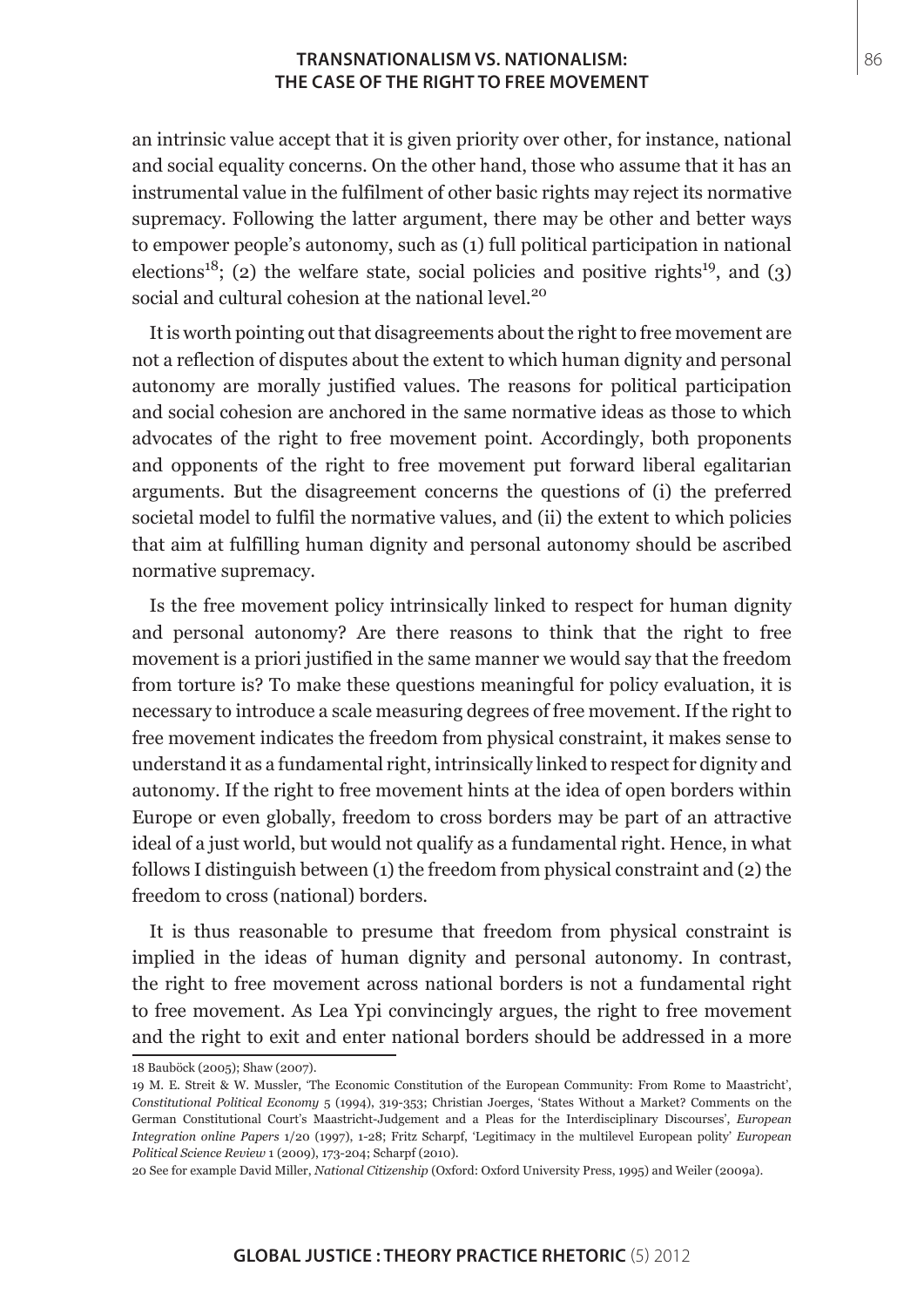comprehensive framework that takes into consideration the interests of both the countries receiving immigrants and those sending immigrants.<sup>21</sup> One concern in the sending countries is brain drain. Following Mouffe's terminology, such considerations have a political character in opposition to economic and moral concerns. A political justification of the right to free movement may claim that it is part of a larger package of rights, duties and responsibilities that may potentially be outweighed by other concerns. Accordingly, the freedom to cross borders may be outweighed by, for example, concerns for the national economy, social equality, political participation in countries of residence, support for welfare state programmes or the sustainability of social and cultural cohesion.

The freedom to cross national borders can act as a vehicle to enhance equality if, say, national authorities do not fulfil their obligations concerning the protection of social equality and vulnerable citizens.<sup>22</sup> So conceived, the right to free movement across national borders is allied with general moral concerns for the well-being of citizens. Against this background, it seems reasonable to comprehend freedom to cross borders as a part of the larger package of societal concerns, duties and obligations rather than as a fundamental human right. There are different internally consistent packages that may fulfil the objective of protecting human dignity and personal autonomy.

## **Freedom to cross borders in a multi-model polity**

Having considered the normative justifications of the right to free movement and concluded that the right to free movement across borders is an attractive liberal ideal that does not qualify as a fundamental right, I discuss in the following the right to free movement across borders within the European Union. The EU is a complex heterogenic polity. Besides being split between the national and post-national policy institutions, there is a substantial variation across the member states' institutional set-ups, packages of rights, and ideas on how to solve social and political challenges. For various – historical, political, ideological and economic – reasons, each sovereign state has developed a particular level of social coordination and a particular package of societal rights and duties. Some European countries, such as the Scandinavian ones, have taken a socialdemocratic route characterised by universalistic social services such as universal 87

<sup>21</sup> Lea Ypi, 'Justice in Migration: A Closed Borders Utopia?' *The Journal of Political Philosophy* 16 (2008), 391-418.

<sup>22</sup> According to the UN Convention (art. 1A (2)), a refugee is limited to being a person who "owing to a well-founded fear of being persecuted for reasons of race, religion, nationality, membership in a particular social group or political opinion, is outside the country of his nationality and is unable or, owing to such a fear, is unwilling to avail himself of the protection of that country'. For a discussion as to what extent life-threatening conditions caused by the absence of protection of basic needs and rights in the country of origin allows asylum, see A. E. Shacknove, 'Who is a Refugee?' *Ethics* 95 (1985), 274- 284.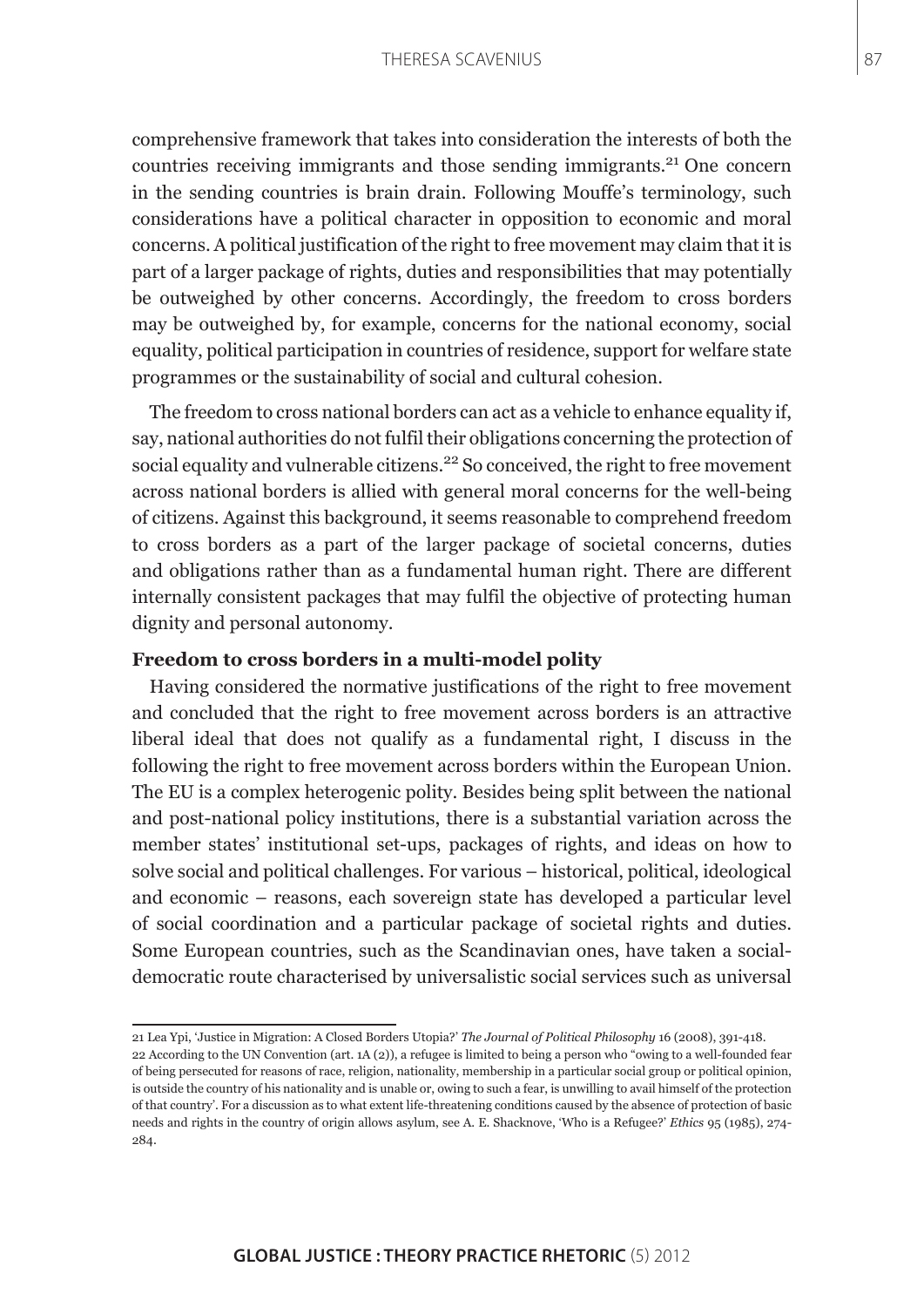health care and universal scholarships for higher education.<sup>23</sup> Other countries, such as the UK, have chosen a more neo-liberal route, manifesting fewer social programmes.24

Three models are normally distinguished: (1) A Scandinavian tax-financed model; (2) an Anglo-Saxon market-based model; and (3) a continental contribution-financed welfare.<sup>25</sup> As summed up by Scharpf: "These models differ not only in their average levels of total taxation and social spending, but also in the relative weights of various taxes and social security contributions on the revenue side, and of social transfers and social services on the expenditure side […]. Of even greater importance than these operational differences, however, are differences in taken-for-granted normative assumptions regarding the demarcation line separating the functions the welfare state is expected to perform from those that ought to be left to private provision, either within the family or by the market."<sup>26</sup> Nonetheless, the models are in transit. Consider for example the Danish case. Since the 1990s, several state-owned institutions have been outsourced or even privatised, and market-induced management has been introduced in welfare services, resembling components from the Anglo-Saxon model.<sup>27</sup>

The differences between the member states' particular institutional models, combining for example collective bargaining and a business-friendly tax system, have implications for the scope of social commitments provided by the state. Indeed, member states differ widely in "their normative commitment to solidarity and equality".28 Notice that those endorsing an Anglo-Saxon market-based package do not necessarily reject the moral relevance of, for example, universal access to schooling and health care. According to this model and its assumptions, however, these are not something the state should provide. The claim is that market-based distribution of desires, needs and knowledge is more efficient than tax-based distribution.29 Besides being economically superior, proponents may argue that the neo-liberal packages are morally superior, as they do better in

- 27 Ove Kai Pedersen, *Konkurrencestaten* (Copenhagen: Hans Reitzels Forlag, 2011).
- 28 Scharpf (2010), p. 238.

<sup>23</sup> Considering Denmark, extensive transfer payments are in addition provided: e.g. graduate students are paid approximately 500 EUR each month for taking a five year academic degree; families with children are paid at least 140 EUR per child in the child's first 18 years; chronically disabled and mentally ill people and the elderly from the age of 65 are paid approximately 1000 EUR each month (Danish Statistics, 2010).

<sup>24</sup> Görin Esping-Andersen, 'After the Golden Age? Welfare State Dilemma in a Global Economy' in Esping-Andersen, G. (ed.) *Welfare States in Transition: National Adaptations in Global Economies* (London: SAGE Publications, 1996), 1-31; Scharpf, 2010, p. 234.

<sup>25</sup> Fritz Scharpf & Vivian Schmidt (eds.) *Work and Welfare in the Open Economy* (Oxford: Oxford University Press, 2000), p. 6-11.

<sup>26</sup> Fritz Scharpf (2002) "The European Social Model: Coping with the Challenges to Diversity", *Journal of Common Market Studies* 40 (4) (2002), 645–670.

<sup>29</sup> Friedrich Hayek, 'The Use of Knowledge in Society', *The American Economic Review* 35 (1945), 519-530; for a critic, see Streit & Mussler (1994).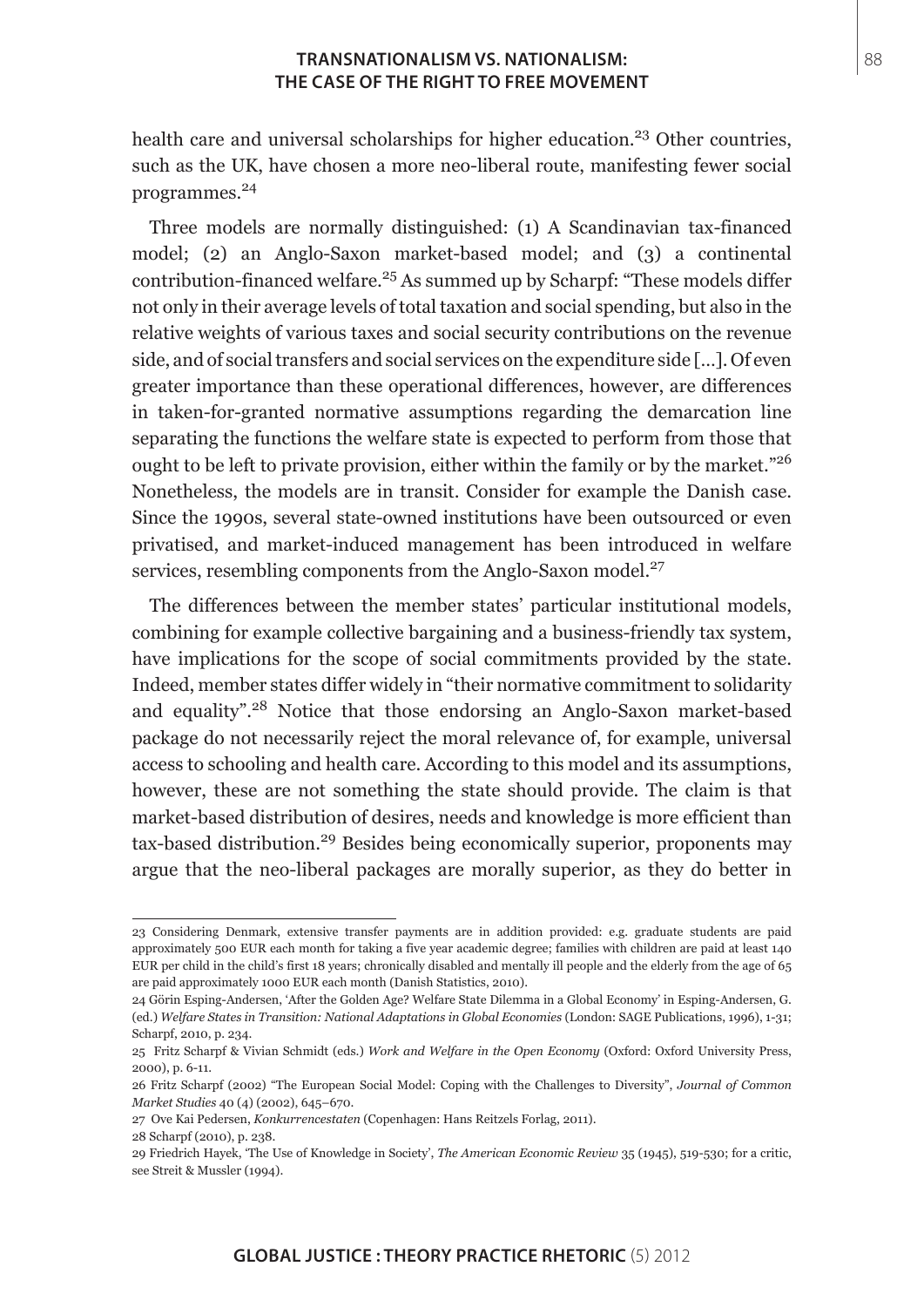safeguarding the free choices of the individuals.<sup>30</sup>

Indeed, European integration has been concentrated primarily around constitutive market-making instead of around market-correcting policies and harmonisation of environmental and welfare regulation. $3<sup>1</sup>$  It is, however, worth noting that deregulation and market-making policies cause asymmetric effects in the member states' different societal models. As long as European politics are ruled by deregulation and market-making policies, the clash between the national and transnational levels will be greatest in the countries such as in Scandinavia, in which the political system constitutes a highly regulated and tax-coordinated system.<sup>32</sup>

Besides the differences in normative commitments, the European community consists of states with some of the most efficient economies in the world alongside states that have barely risen above the level of threshold economies.<sup>33</sup> To integrate the member states, despite all the differences, requires that the low security countries adjust to a higher level, or that the high security countries adjust to a lower level. Indeed, to bypass these great differences, European integration has been propelled by negative integration.34 Two components are commonly recognised to have dominated the negative integration. First, a legal approach: integration by law is preferred to integration by politics.35 Second, a neo-liberal approach: deregulation is preferred to harmonisation.36 Due to the enlargement of the bloc, with EU membership first to the UK, Denmark and Ireland, secondly to Southern Europe, and finally to Eastern Europe, political agreements on harmonisation of national rules through European legislation became more difficult.37 Up until the 1990s the costs of industrial labour in Portugal and Greece were, respectively, one sixth and one quarter of those in Germany.38 With Portugal and Greece's low productivity and efficiency their competitive advantage rested on the low costs of production. If these less economically efficient member states had agreed on positive integration and harmonisation of social and environmental regulations

<sup>30</sup> Amable (2011), p. 23.

<sup>31</sup> Scharpf (1996), p. 25; Christian Joerges, & F. Rödl, "Social Market Economy as Europe's Social Model" *EUI Working Paper LAW* 8 (2004), 1-25, p. 5; Amable (2011), p. 10.

<sup>32</sup> Scharpf (2006), p. 856. See Scharpf and Schmidt (2000) for a comparative study of the member states' different levels of vulnerability to economic integration.

<sup>33</sup> Fritz Scharpf, 'Negative and Positive Integration in the Political Economy of European Welfare States' in G. Marks, F. Scharpf, P. C. Schmitter and W. Streeck (eds.) *Governance in the European Union* (London: SAGE Publications, 1996), p. 22.

<sup>34</sup> See e.g. Scharpf (1996); C. Closa "Some Sceptical Reflections on EU Citizenship as the Basis of a New Social Contract" in M. Rhodes & Y. Mény (eds.) *The Future of European Welfare: A New Social Contract* (London: Macmillan Press, 1998), 266-283.

<sup>35</sup> Weiler (2009a); Scharpf (2009).

<sup>36</sup> Streit & Mussler (1994); M. P. Maduro, 'Reforming the Market or the State? Article 30 and the European Constitution: Economic Freedom and Political Rights', *European Law Journal* 3 (1997), 55-82;Scharpf, 2010).

<sup>37</sup> Scharpf (2006), p. 851.

<sup>38</sup> Scharpf (1996), p. 22.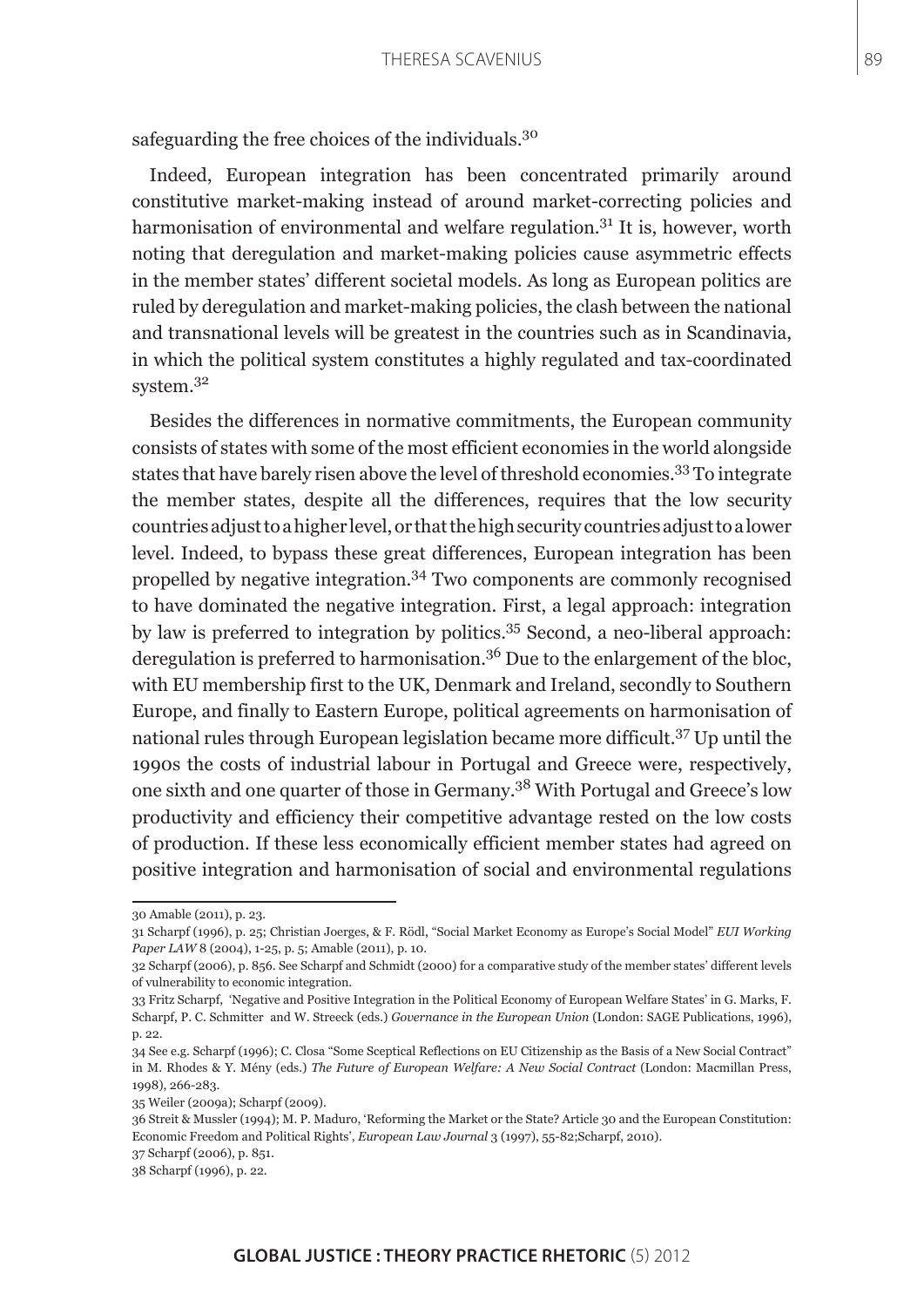at the level of the rich welfare states in the North, the result would have been the disappearance of their competitive advantage and hence deindustrialisation and massive job losses.39 Accordingly, in the face of this political stagnation, other problem-solving capacities were (politically) endorsed. Here, the European Court of Justice (ECJ) and later the European Central Bank (ECB) showed their effectiveness in propelling transnational integration.<sup>40</sup>

The freedom to cross national borders within the EU may reinforce these asymmetric effects and "the foundations of the social and political construction of solidarity", as Scharpf argues, may be shattered.<sup>41</sup> This question of transnational solidarity has been raised in relation to the bailouts of Greece, Ireland and Portugal. Most recently, the right-wing party, *True Finns*, became the third-largest party in the national election in Finland by critiquing the lack of consistency between national Finnish austerity packages and European rescue packages to Portugal and Greece.42 In other words, negative integration and the freedom to cross borders seem to cohere better with the societal models which have established low tax-coordinated policy or low social and cultural cohesion policies. Note that this is not an assessment of whether freedom to cross national borders within the EU is preferable to social cohesion. Rather, seen from the perspective of the packages for rights, duties and responsibilities, the freedom to cross national borders is more compatible with the market-based socio-economic models than the universalistic welfare state models.

#### **Democratic quality and problem-solving capacity**

Having established the right to free movement as an attractive ideal among other rights in societal packages, and discussed the asymmetric effects the right to free movement has on the heterogenic societal models which currently dominate the EU, let us now turn to another gap between the transnational and national dimensions of the EU. In the following, I suggest that the tension between transnationalism and national societal packages reflects a more profound disagreement on the extent to which democratically legitimated politics should be given priority or the extent to which transnational rights should be given priority, institutionally and normatively.43 Let us suppose that in democratic politics people's sentiments and their personal interests are represented. To be sure, this definition of democracy is too simple, but for present purposes it suffices as a notion of democratic legislation and legitimacy. However, if democratic

<sup>39</sup> Scharpf (1996), p. 23.

<sup>40</sup> Scharpf (1996), p. 20-21; Maduro (1997), p. 55; Scharpf (2009), p. 215.

<sup>41</sup> Scharpf (2010), p. 238.

<sup>42</sup> A. Partanen, 'A True Finnish Spring' *New York Times, OP-ED Contributor* (2011), accessed at http://www.nytimes. com/2011/05/14/opinion/14Partanen.html?\_r=&scp=1&sq=%22true%20finns%22&st=cse onMay 13, 2011.

<sup>43</sup> For an overview of this discussion, see e.g. Ronald Dworkin, *Justice for hedgehogs* (Cambridge, MA.: The Belknap Press of Harvard University Press, 2011), chapter 15.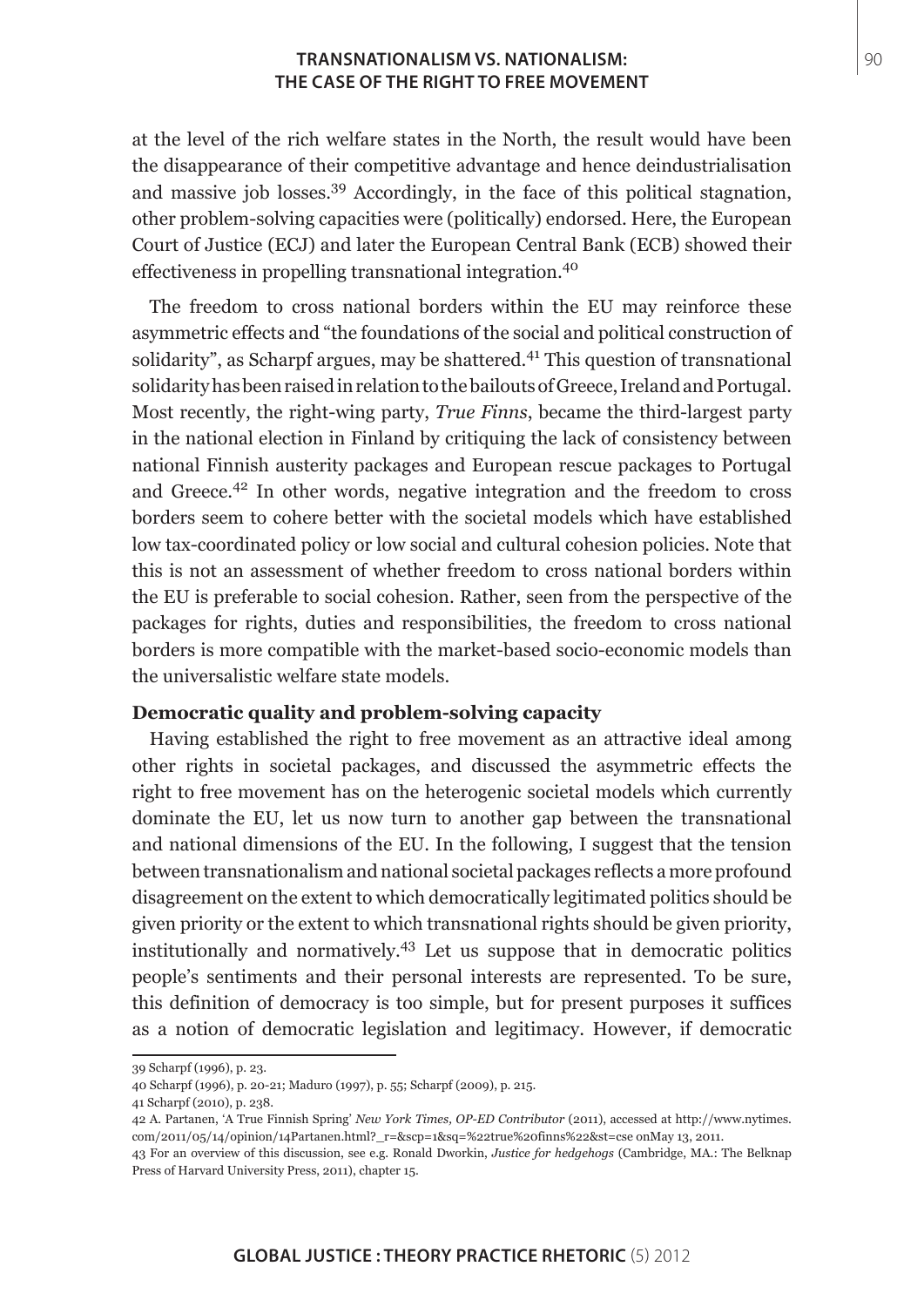#### THERESA SCAVENIUS

legitimacy presumes the protection and representation of people's interests and inclinations, what happens when people have xenophobic inclinations? Have people with 'simple and nationalistic' interests the same right to be democratically represented as those with 'altruistic and cosmopolitan' interests? Fossum & Menéndez argue in a recently published book that the European Court of Justice (ECJ) gives priority to post-national interests and individual rights at the expense of local and democratic politics.44 Similarly, Weiler has criticised the allegedly 'human rights fetishism' at the European level for neglecting national and cultural concerns and opinions.<sup>45</sup>

Although the argument that the ECJ has given too low priority to national concerns is plausible, the extent to which national political interests and concerns should be given a default priority, just because they ostensibly represent the people's interests better, is nonetheless ambiguous. While in a normative analysis, priority is given to democratically legitimated politics, we cannot necessarily imply that democratic politics (empirically speaking) should always be given the same priority in practice. To reiterate, the crucial question concerns the extent to which democratically legitimated politics should be given normative and institutional supremacy, or whether and which constraints on or qualifying conditions for the primacy of democratic politics should be taken into account. For instance, while democratically legitimated policy may by default be given institutional and normative priority, it is less clear to what extent the same priority should be given if, for example, the media and the public spheres are dominated by corporate interests and/or corrupt politicians.

Lately, the trust in democratic electoral systems has been weakened. According to the Economist Intelligence Unit's *Democracy Index, 2010*, the quality of democracy is deteriorating – globally and in Europe. France, Italy, Greece and Slovenia have dropped from the category of full democracies to one of flawed democracies.46 The explanation for downgrading France to flawed democracy is (1) deterioration of media freedom; (2) extremely low public confidence in political parties and government; (3) engagement in politics has declined; (4) low degree of popular support for democracy; (4) widened gap between the people and political elites; (5) violent rioting as symptom of the country's political malaise; (6) power concentration around the president; and (7) increased anti-Muslim sentiments. The explanation for downgrading Italy is primarily due to the media situation. Greece has been downgraded because low scores of government functioning and

<sup>44</sup> John Erik Fossum, & A. J. Menéndez, *The Constitution's Gift* (Lanham: Rowman& Littlefield Publishers, 2011).

<sup>45</sup> Joseph Weiler, 'Human Rights, Constitutionalism, and Integration: Iconography and Fetishism' in R. Kastoryano, (ed.) *An identity for Europe, the relevance of multiculturalism in EU construction* (New York: Palgrave Macmillan, 2009b), 103-114.

<sup>46</sup> EIU (2011), pp. 5-10.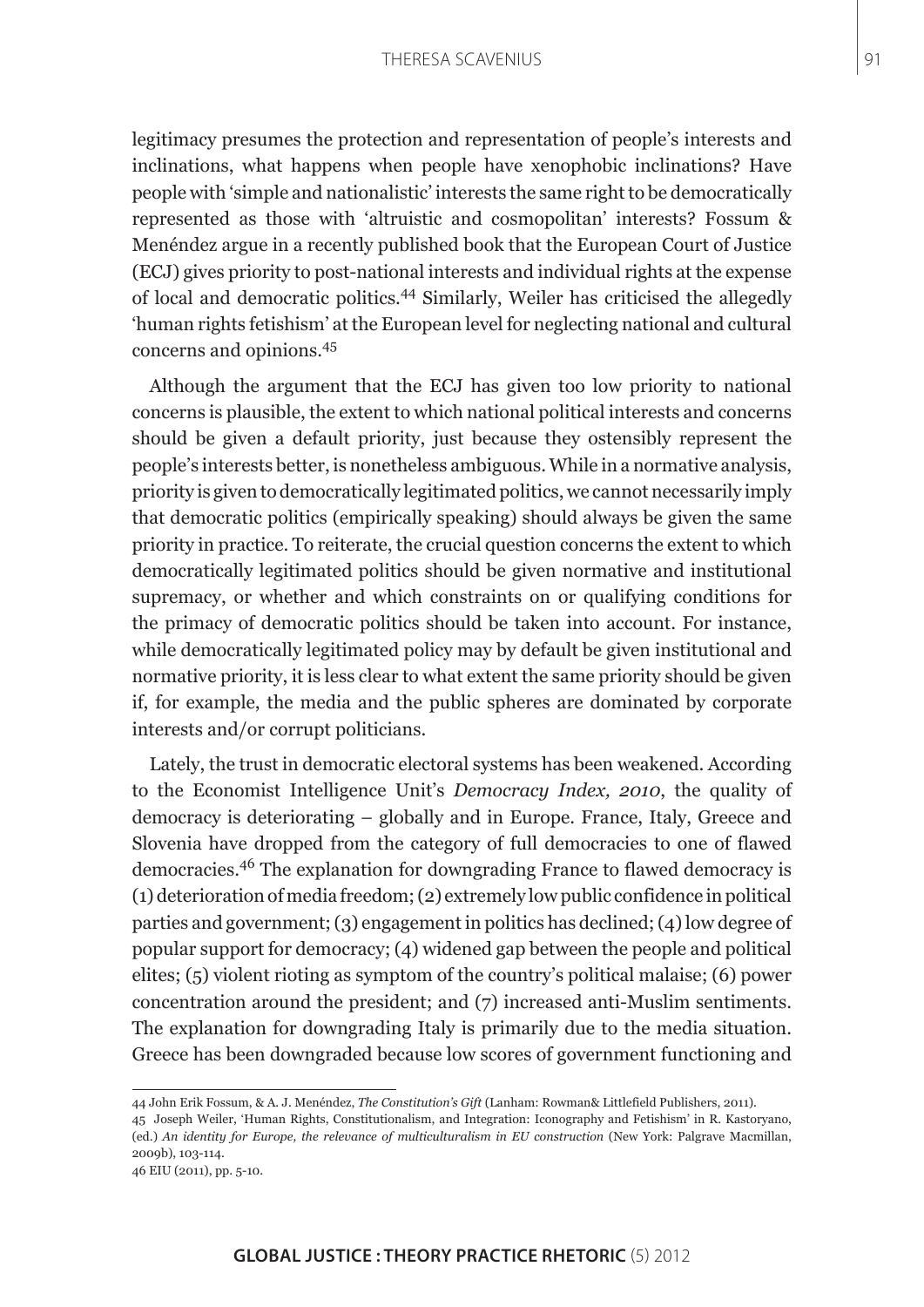political culture. Furthermore, corruption has increased and the transparency and accountability of the government are low.47 Italy was ranked 67 and Greece 78 (out of 178 countries) in the Transparency International's *Corruption Perceptions Index 2010*, 48 deteriorating from ranks 63 and 71 respectively in 2009 (out of 180 countries) and from ranks 41 and 56 respectively in 2007 (out of 179 countries).49 Additionally, in 19 Eastern European countries the democracy score declined between 2008 and 2010.50

Against this background, the presumption that democratic politics at the national level should always be given priority is challenged. National politics do not sufficiently fulfil the conditions of democratic legitimacy and the representation of the people's interests. The challenge as I understand it is that the implementation of the transnational rights protecting the EU citizens' social needs may be constrained by obstacles at the national level, in the form of low government functioning, low public trust in politicians, corruption, politics dominated by corporate or politicians' personal interests and the weakening of free media and of the public political culture. Recall that different models for constitutional separation of power lead Europe. With the challenges to the quality of democracy and the recent economic crisis in mind, it is necessary to address the question as to which constitutional models facilitate an institutional check and balance mechanism within Europe that avoid a decline in political legitimacy and efficacy.

These discussions may address some of the concerns that boost populist rightwing parties. In fact, although several populist right-wing parties in, for example, Denmark, Sweden and Finland have taken some of the political issues to an extreme by giving morally dubious answers to certain policy areas, it would be a mistake to dismiss the political and moral relevance of the economic, social, and political concerns that help these parties thrive. Empirical findings indicate that hostile and intolerant attitudes do not fully explain why people vote for populist right-wing parties. Concerns for respect for the law, and for the welfare state, social equality and cohesion also have explanatory power.<sup>51</sup> The political areas of economic, social and political sustainability and security do not become unimportant just because right-wing populism benefits from addressing these issues in a xenophobic and anti-European way.

<sup>47</sup> EIU (2011), p. 16-17.

<sup>48</sup> Transparency International, *Corruption Perception Index* (Berlin: Transparency International, 2011), accessed at www.transparancy.org on May 14, 2011.

<sup>49</sup> *Ibid*.

<sup>50</sup> EIU (2011), p. 8.

<sup>51</sup> Nils Holtug, "Danish Multiculturalism, Where Art Thou?", forthcoming in Raymond Taras (ed.), *Challenging Multiculturalism. Managing Diversity in Europe* (Edinburgh: Edinburgh University Press 2012).